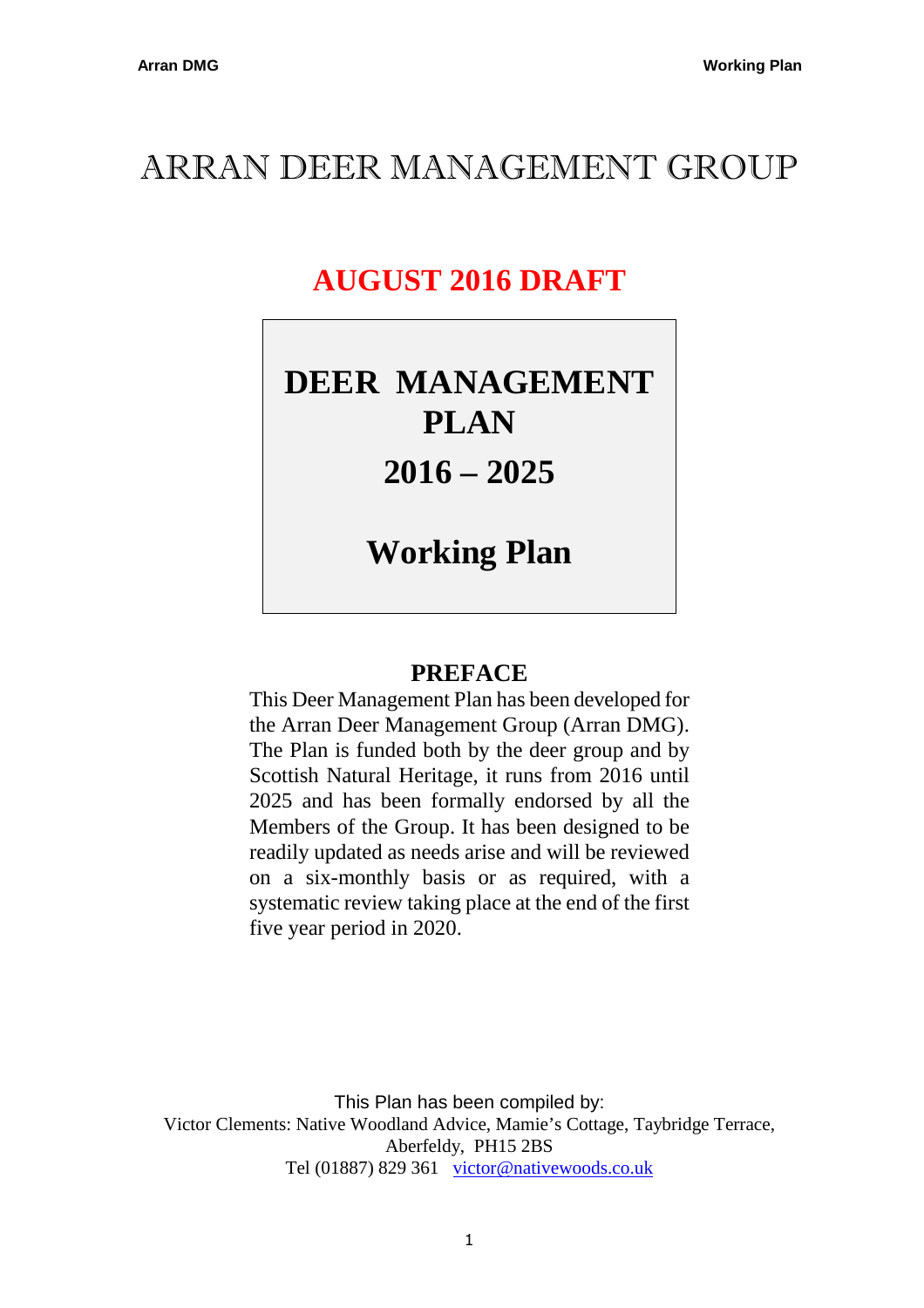## **OPERATION OF THE GROUP**

### **Area & Boundaries**

*Action Point*

*1.1 Options are explored for extending the DMG area to cover all of the island of Arran. 1.2 FE to report on their holdings in the south of the island from 2016-17 onwards.* 

### **Membership**

*Action Point*

*2.1 During 2016/ 17, recruit all properties within the DMG area as Reporting Members of Arran DMG.* 

*2.2 Collate 2015-16 cull data for these properties, and add them to the SNH statutory return database.* 

### **Meetings**

*Action Points*

*3.1 As above, look to encourage wider community participation, including invitations to community councils to attend meeting. All such groups to be given the opportunity to contribute to the agenda of meetings.* 

*3.2 Group to consider options for extension to the rest of the island, and to open up communications as appropriate.* 

#### **Constitution & Finances**

*Action Points*

*4.1 A constitution to be adopted at either the Spring 2016 or autumn 2016 group meeting. 4.2 DMG to provide accounts annually to 31st March, and to prepare annual budget in advance of spring meeting.* 

#### **Deer Management Plan**

*Action Points 5.1 Endorse DMP at spring 2016 meeting following consultation on the draft plan.* 

*5.2 Ensure a system of communications is in place whereby local interests have access to the plan, and can input to future development of it. To achieve this, the Plan will be published on a dedicated DMG website. The ethos behind this plan is that it will be regularly updated, perhaps twice a year, and therefore it is impracticable to circulate hard copies of the plan.* 

#### **Code of Practice on Deer Management**

*Action Points 6.1 Ensure adherence to code at all times, both by the Group, and by individual members.* 

*6.2 At all subsequent meetings, group members will have the opportunity to raise any issues relating to deer welfare issues or other problems that they are aware about within*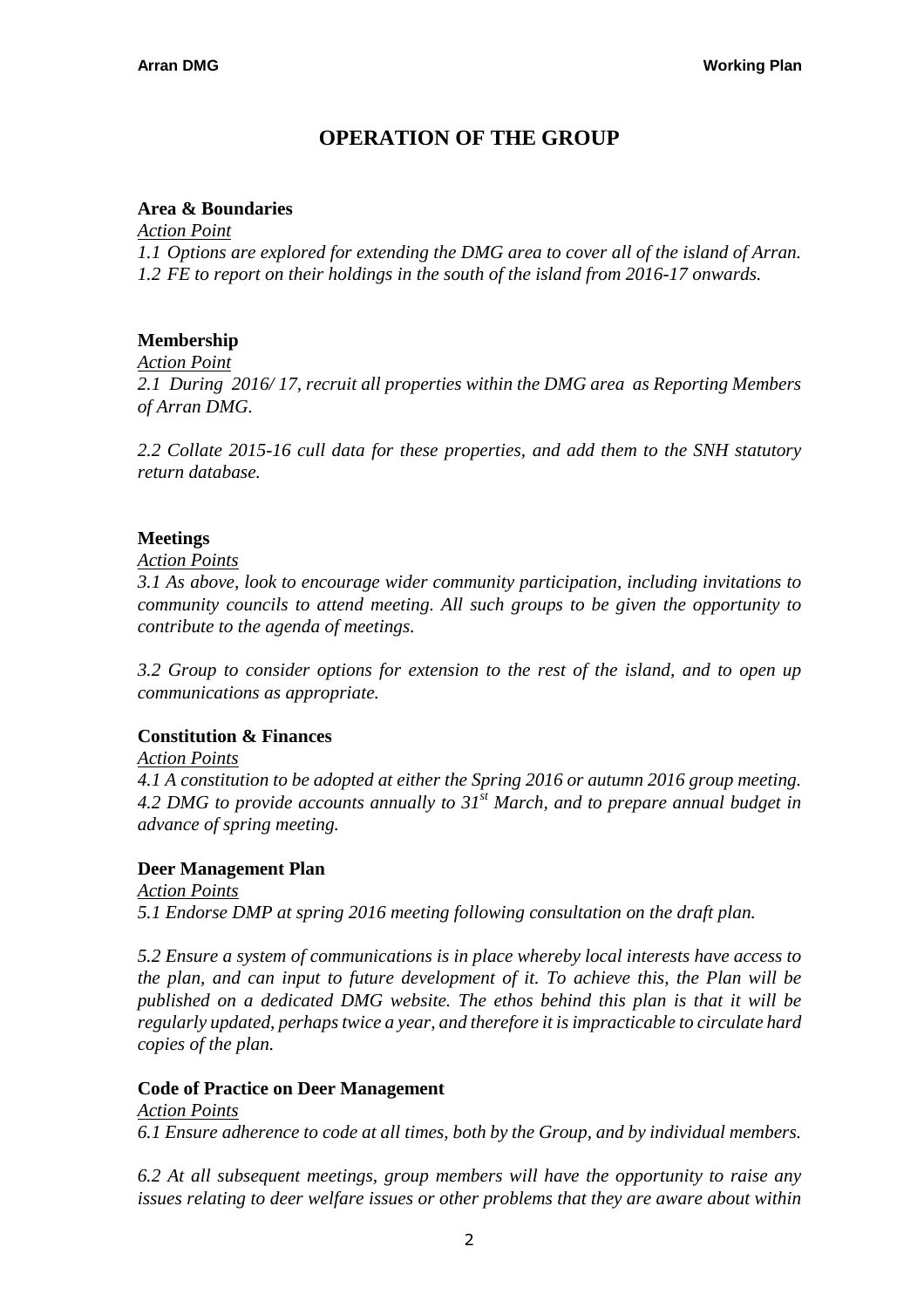*the Group. In all cases, members are encouraged to bring the issue up with those responsible in the first instance, or to seek the advice of the Group Chairman.* 

#### **Data & Evidence gathering- Deer Counts**

*Action Points*

- *9.1 Continue with current deer counting practice.*
- *9.2 If possible, look to undertake another helicopter count within the period of this plan, but it is noted that such counts in the past have not been particularly effective on Arran as the deer are used to helicopters and do not get up and move in response to them.*
- *9.3 Group members need to carry out thorough and consistent recruitment counts on an annual basis to inform the population model. Such counts should take place in the final week of April/ first week of May, and the recruitment % is the no. of calves expressed as a proportion of the no. of hinds, two years or older.*

#### **Data & Evidence Gathering- Culls**

*Action Point*

*10.1 Update the population models and target culls on an annual basis, using recruitment and mortality data collected, as well as actual culls from the previous year.* 

*10.2 All cull data to be collated at end of season promptly, and forwarded to all members well in advance of spring meeting.* 

*10.3 Cull data to be obtained for all reporting units within the DMG area.* 

#### **Data & Evidence Gathering- Habitat Monitoring**

*Action Points*

*11.1 A schedule of habitat and designated site monitoring will be provided in the Working Plan.* 

*11.2 The Group will investigate taking forwards an ECAF/ SRDP application to fund part of this, and to co-ordinate the interpretation of the data collected.* 

*11.3 Updated sheep information will be attained from group members for 2020 and 2025, in line with the data gathered on a five-year basis since 1995.* 

#### **Competence**

*Action Point*

*12.1 DMG members will seek to ensure that DMQ Level 1 and Trained Hunter status are retained as the now accepted industry standard within the area, and encouragement will be given to all professional stalkers to achieve DMQ level 2.* 

*12.2 Training or support in higher level qualifications will be encouraged where that is appropriate.*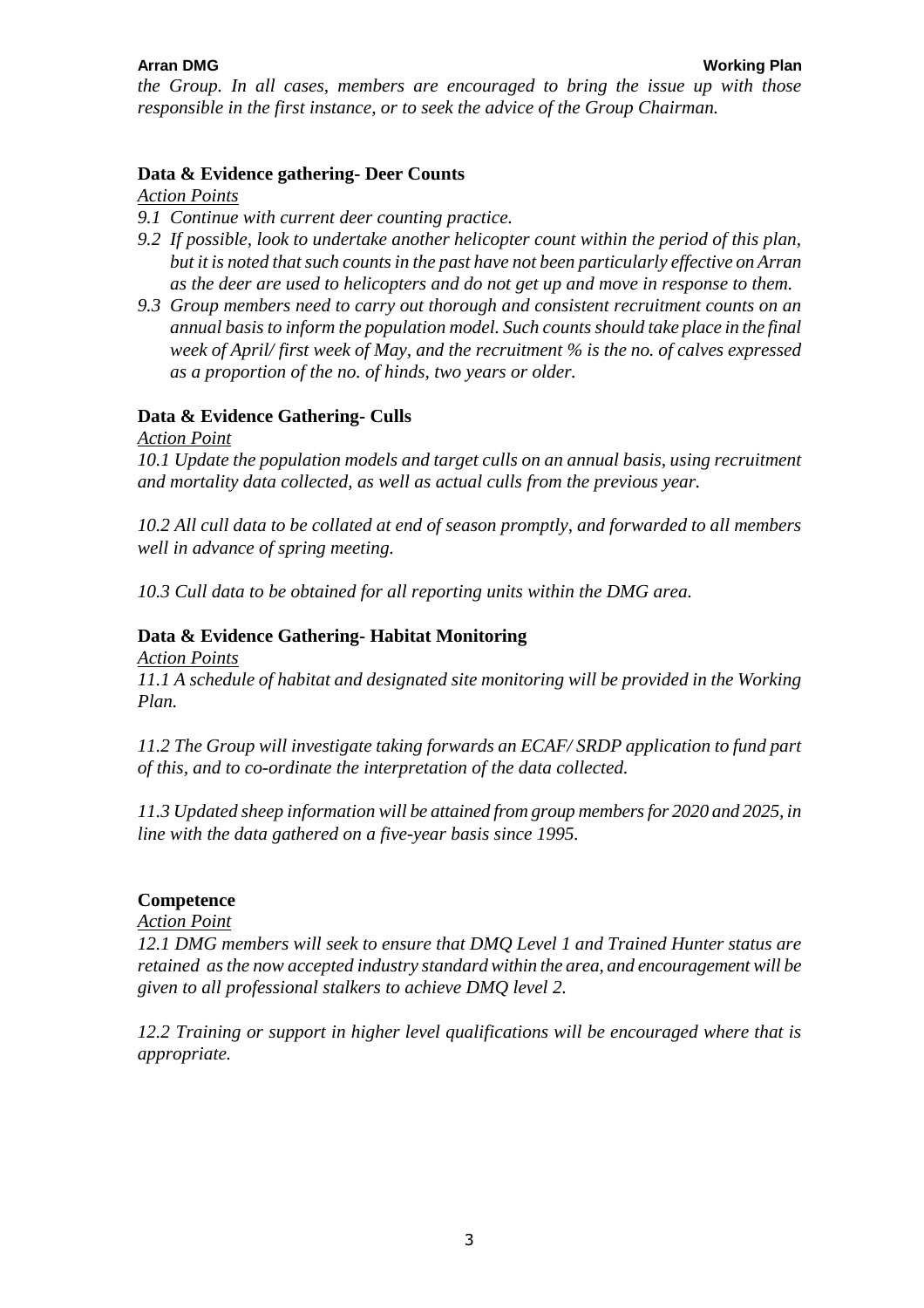## **Training**

*Action Points 13.1 Promote and facilitate the uptake of appropriate deer management qualifications..* 

*13.2 Be aware of the ongoing development of Best Practice Guidance and any new techniques or standards that arise from that.* 

*13.3 Review training needs on an annual basis.* 

### **Venison Marketing**

*Action Points 14.1 Maintain current arrangements re: venison marketing from the DMG area.* 

*14.2 Liaise with others re: larder facilities should the Group area be extended to cover the whole island.* 

#### **Communications**

*Action Point*

*15.1 Implement the communications strategy as agreed, and ensure a mechanism is in place for dealing with business and issues between meetings.*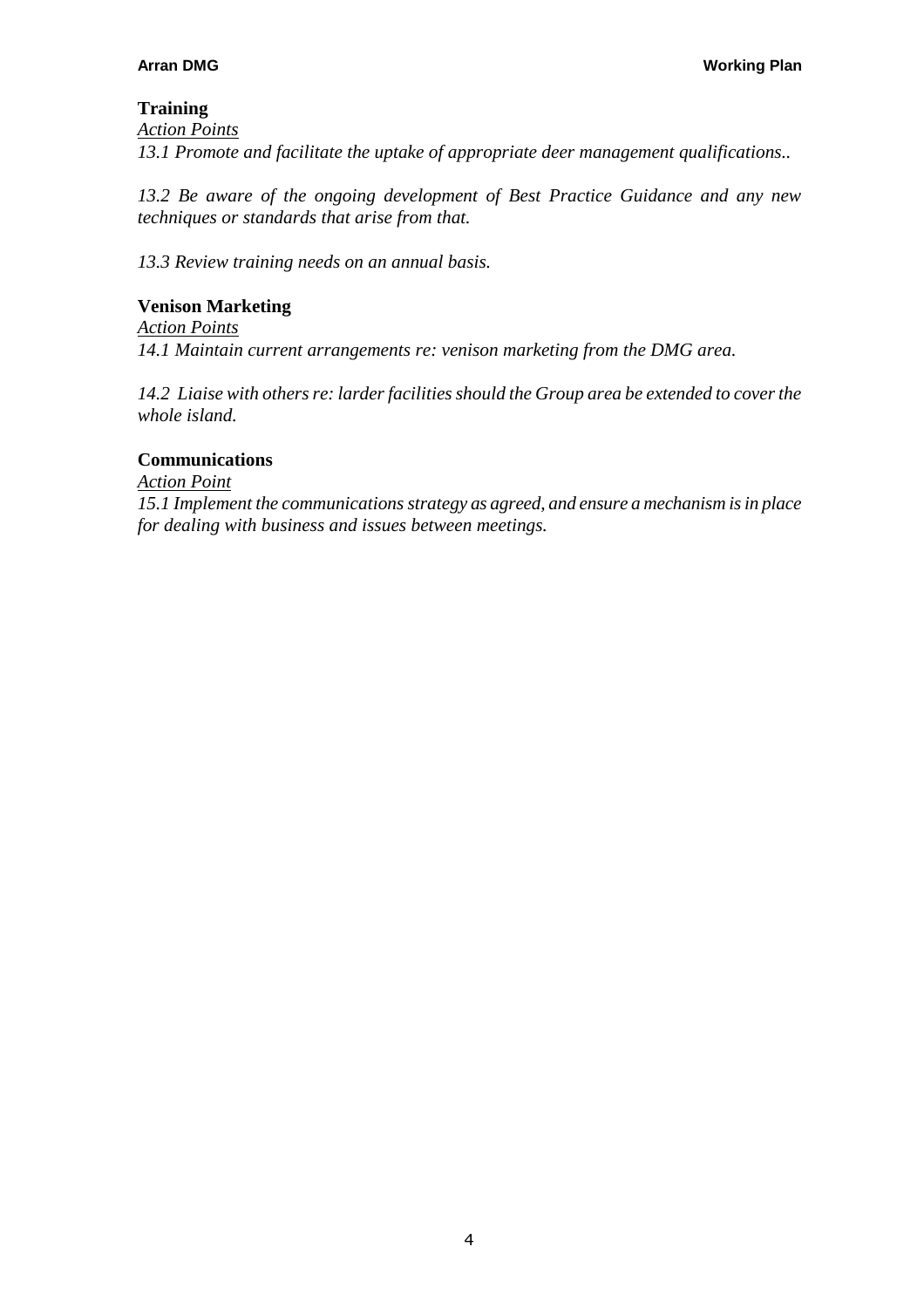## **PUBLIC INTEREST OUTCOMES**

#### **Develop Mechanisms to manage deer**

*Action Points PIA 1.1 Publish and endorse the new Arran Deer Management Plan in spring 2016.* 

*PIA 1.2 Re-assess the Group against both the Benchmark and the Public Interest criteria once DMP has been endorsed, and then annually thereafter.* 

*PIA 1.3 Review the Working Plan on an annual basis and minute progress and changes.* 

#### **Delivering Designated Features in to Favourable condition**

*Action*

*PIA 2.1. Maintain deer densities at or below current levels to protect the range of upland designated features.* 

*PIA 2.2 Investigate options for regenerating native woodland areas within the designated areas and devise a possible working plan by 2018.* 

#### **Manage Deer to retain existing Native Woodland cover and improve woodland condition in the medium to long term.**

of younger age class trees, especially along the road sides, but rhododendrons are also very *Actions*

*PIA 3.1 Dougarie Estate to work FCS to regenerate/ establish the young woodland area on their property to the required standard. Agreement has recently been made to do this.* 

*PIA 3.2 Investigate options for sheep reduction in woods around Sannox, and implement as required.* 

*PIA 3.3 In the short to medium term, investigate options for eradicating rhododendrons from the native woodlands and the north of the island. Improvements in the status of these woods will not be possibly unless this can be achieved, they being a greater threat to these woods than current levels of herbivore impacts.*

#### **Demonstrate DMG contribution to woodland expansion target**

*Actions*

*PIA 4.1 DMG members to take forwards applications for approx 50 ha of new planting.* 

#### **Monitor and manage deer impacts in the wider countryside**

*Action Point*

*PIA 5.1 An agreed monitoring programme for these habitats will be devised during the early part of 2016, to be endorsed and included in the Working Plan by June 2016.*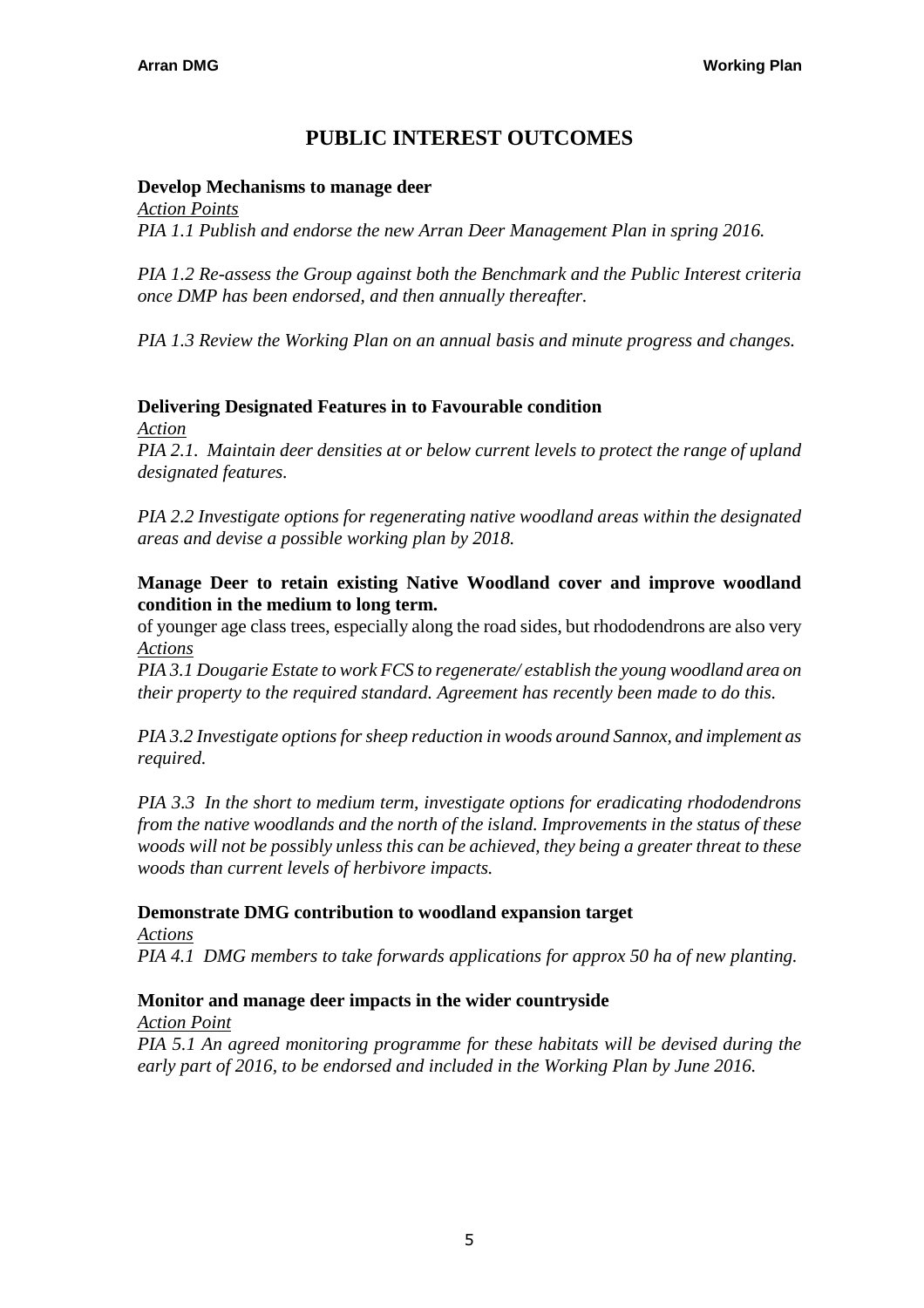#### **Improve Scotland's ability to store carbon**

#### *Actions*

*PIA 6.1 Put in place a habitat monitoring scheme to determine the current status of blanket bogs within the area, and take action necessary to lower impacts on these should that be required.* 

*PIA 6.2 Implement the woodland creation and native woodland restoration schemes mentioned previously.* 

*PIA 6.3 Discourage any burning that might impact on peatland sites.* 

*PIA 6.4 Contribute to River Basin Management Planning as appropriate when requests to do so are forthcoming.* 

*PIA 6.5 Consider taking any priority peatland sites forwards under the Peatlands Action programme, if applicable.* 

#### **Reduce or mitigate the risk of invasive, non- native species**

*Action PIA 7.1 Maintain vigilance against sika deer accessing the island from Kintyre.* 

#### **Protection of Historic and Cultural Features**

*Actions*

*PIA 8.1 The DMG will maintain communication with the local community and look to address any issues that are identified with regards to sites of cultural interest and herbivore grazing.* 

*PIA 8.2 As required by Forestry Commission, all potential woodland creation projects, including natural regeneration schemes, will be assessed by the applicants for any negative impacts on cultural or archaeological sites.* 

#### **Delivering higher standards of competence in deer management**

*Action Point*

*PIA 9.1 Continue to monitor qualifications held by estate and FE staff, and promote a culture of continued professional training more widely.* 

#### **Contribute to Public Health and wellbeing**

*Action Points*

*PIA 10.1 Maintain communication with local Community Council re: DVCs and look to implement any mitigation which may be deemed helpful in reducing local ris . Information on accidents should be sent to www.deercollisions.co.uk* 

*PIA 10.2 Remind DMG members on an annual basis about the dangers of Chronic Wasting Disease (CWD) and individual members to ensure safety precautions are taken by anyone who has had recent contact with deer or habitats in North America.* 

*PIA 10.3 DMG to highlight the risks of ticks and Lyme's Disease to their guests and the*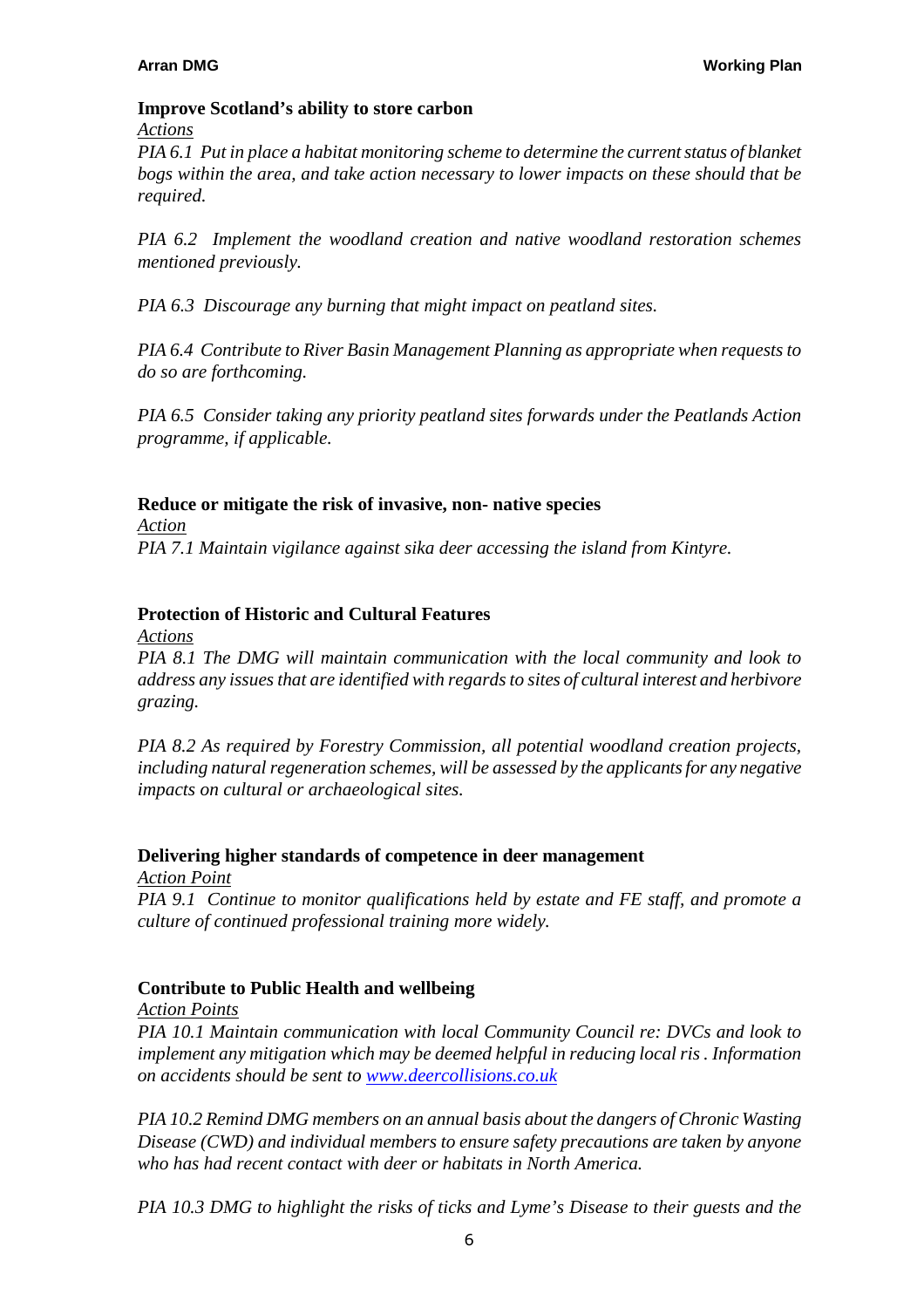*public more generally through all appropriate channels.* 

*PIA10.4 Group members and DMG to all promote a positive and welcoming message to all those visiting the area throughout the year.* 

#### **Maximize Economic benefits associated with deer**  *Action Points*

*PIA 11.1 Develop any opportunities for adding value to deer as they arise, be that in relation to venison, deer/ wildlife watching, or any other opportunity.* 

#### Larder/ infra- structure sharing

*Action Point*

*PIA 11.2 Maintain larder standards and SQWV status across the DMG area..* 

#### **Minimize the economic costs of deer management**

*Action Points*

*PIA 12.1 DMG to assess the current PACEC survey in to the value/ costs of deer management and extract information from Arran DMG in order to inform more fully the above narrative. Complete and adapt if necessary by spring 2017. It is not clear if any information relating to Arran properties are included as yet.* 

#### **Ensure effective communication in deer management issues**

*Action Point PIA 13.1 Take forwards those actions outlined in the Communications Policy/ Working Plan by spring 2016* 

#### **Ensure Deer welfare at individual and population level**

*Action Points*

*PIA 14.1 Focus on maintaining natural habitats in favourable condition status, as measured by targets agreed with SNH, and maintain the minimum deer densities required to meet owner's objectives.* 

*PIA 14.2 Liaise locally on significant woodland management operations where these affect shelter for deer.* 

*PIA 14.3 Collect deer information within the Group as per agreed recommendations. This will provide animal- specific data which can be monitored and compared to identify potential welfare issues within the area*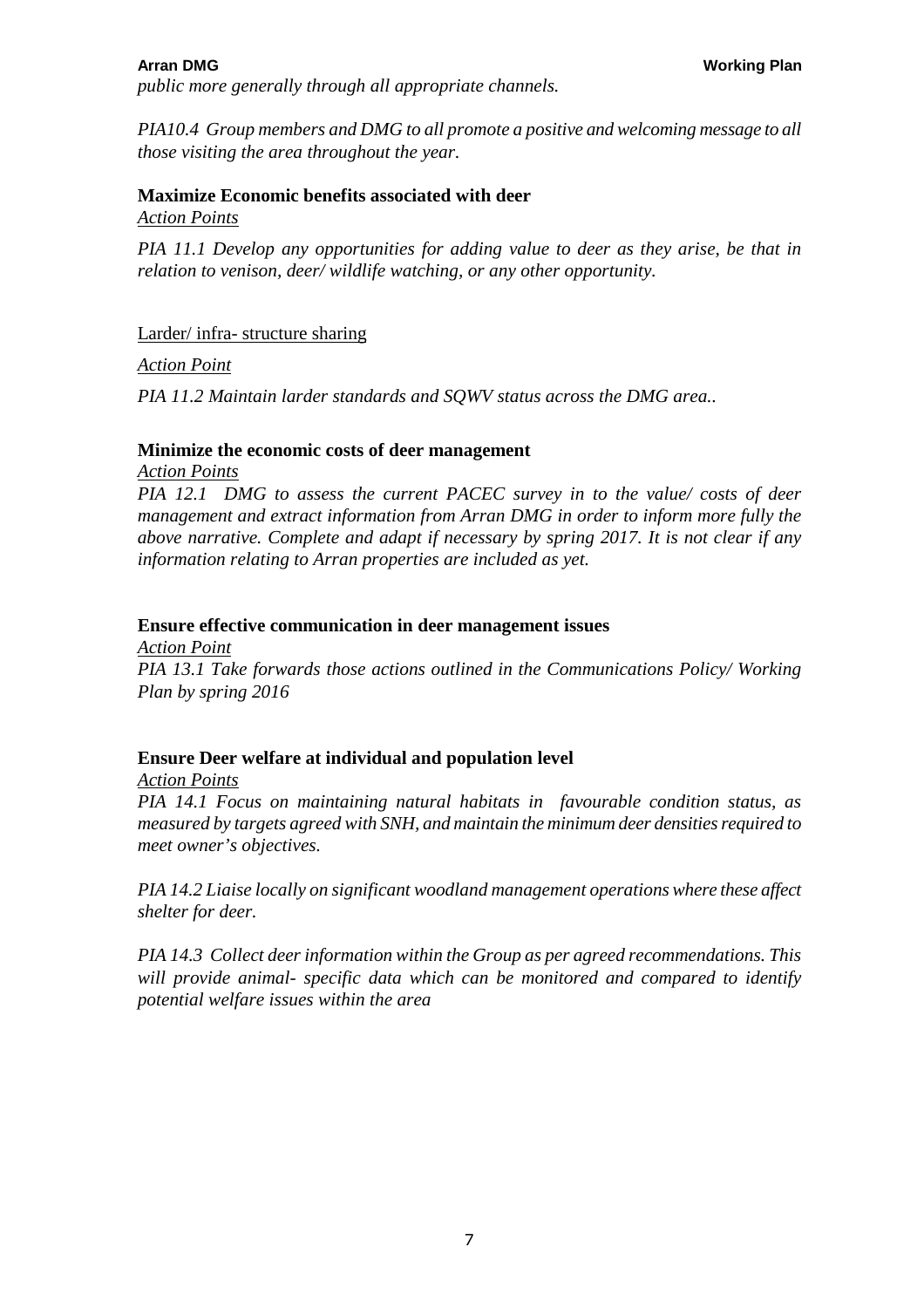## **Population Modelling/ Five Year Cull Plan**

The following model is the agreed **(INITIAL DRAFT)** deer management model to be followed by the group during the period of this plan. The main objective of this management regime is to *actively maintain the habitats, forage and shelter required to sustain a healthy, resilient and productive deer herd,* capable of supporting a sporting stag cull, and also be in keeping with the main natural heritage and woodland & crop protection objectives within the area. An agreed apportionment by Deer Management Unit of the cull for 2016-17 is also provided for each of the three sub-groups within Arran DMG.

An Excel spreadsheet version of these models is provided as **Appendix 7, Arran DMG** Five Year Population model.

### **Background**

The starting point for an Arran population model was the 2016 spring foot count. Analysis of the population growth since 2010 (Background Information & Policies Document) suggests that there is some limited annual leakage from the DMG area, so average figures for this have been included in the population models.

Average mortality is assumed as 2% for stags and hinds, and 6 % for calves annually.

An average recruitment of 42% is used, although the actual recruitment rate during the last 5 X years appears to have varied between 34% and over 50%.

#### **Model**

Very roughly, the models suggest that for the above mortality and recruitment levels, along with some net migration from the population every year, than at annual cull of 120 stags, 150 hinds and 50 calves should be possible, and this creates a very stable deer population in each of the next 2 X five year periods leading through to 2027 or so. The stag: hind ratio converges towards 1 : 1 over that period.

This deer cull is less than 2015-16, but considerably more than the average from 2010-16. It comfortably allows for sporting objectives, with a significant buffer as well. The overall deer population suggested is approx 1900 animals, a bit less than the 2000 deer that group members view as an ideal. However, the model suggests that a lower deer density will still provide them with their deer requirements.

*The property- specific culls are outlined in Appendix 5, Arran DMG Target Culls* 2016- 17*. These are confidential to Group members and to SNH.*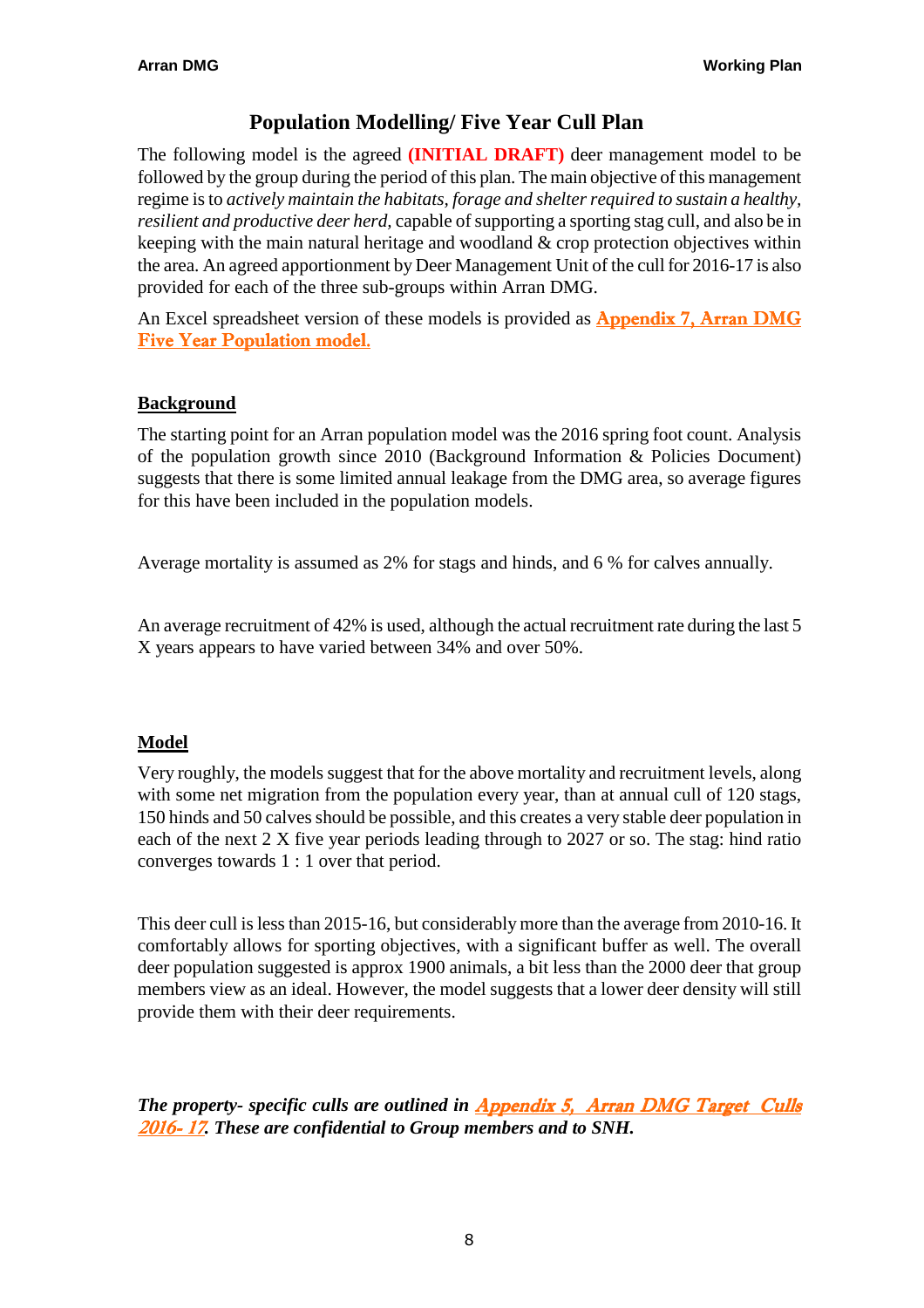| <b>Arran DMG</b>               | area (km2)              | 186.45 |
|--------------------------------|-------------------------|--------|
| <i>(projecting</i><br>forward) | target density /<br>km2 | 10.2   |
|                                | target pop              | 1902   |

|                               | <b>Stags</b> | <b>Hinds</b> | <b>Calves</b>  | <b>Total</b> | <b>Density</b> |
|-------------------------------|--------------|--------------|----------------|--------------|----------------|
| <b>2016 Spring Population</b> | 661          | 853          | 359            | 1873         | 10.0           |
| <b>2016 Summer Population</b> | 841          | 1033         | 434            | 2307         | 12.4           |
| 2016/17 Proposed Cull         | 120          | 150          | 50             | 320          |                |
| <b>2017 Mortality</b>         | 17           | 21           | 26             |              |                |
| <b>Reconciliation</b>         | 27           | 13           | $\mathbf{0}$   |              |                |
| <b>2017 Spring Population</b> | 677          | 849          | 358            | 1883         | 10.1           |
| <b>2017 Summer Population</b> | 856          | 1028         | 432            | 2315         | 12.4           |
| 2017/18 Proposed Cull         | 120          | 150          | 50             | 320          |                |
| 2018 Mortality                | 17           | 21           | 26             |              |                |
| <b>Reconciliation</b>         | 27           | 13           | $\mathbf 0$    |              |                |
| <b>2018 Spring Population</b> | 691          | 844          | 356            | 1891         | 10.1           |
| <b>2018 Summer Population</b> | 869          | 1022         | 429            | 2320         | 12.4           |
| 2018/19 Proposed Cull         | 120          | 150          | 50             | 320          |                |
| 2019 Mortality                | 17           | 20           | 26             |              |                |
| <b>Reconciliation</b>         | 27           | 13           | $\pmb{0}$      |              |                |
| <b>2019 Spring Population</b> | 705          | 839          | 353            | 1897         | 10.2           |
| <b>2019 Summer Population</b> | 882          | 1015         | 426            | 2323         | 12.5           |
| 2019/20 Proposed Cull         | 120          | 150          | 50             | 320          |                |
| 2020 Mortality                | 18           | 20           | 26             |              |                |
| <b>Reconciliation</b>         | 27           | 13           | $\overline{0}$ |              |                |
| <b>2020 Spring Population</b> | 717          | 832          | 351            | 1900         | 10.2           |
| <b>2020 Summer Population</b> | 892          | 1007         | 423            | 2323         | 12.5           |
| 2020/21 Proposed Cull         | 120          | 150          | 50             | 320          |                |
| 2021 Mortality                | 18           | 20           | 25             |              |                |
| <b>Reconciliation</b>         | 27           | 13           | $\mathbf{0}$   |              |                |
| <b>2021 Spring Population</b> | 728          | 824          | 348            | 1899         | 10.2           |
| 2021 Summer Population        | 901          | 998          | 419            | 2319         | 12.4           |
| 2021/22 Proposed Cull         | 120          | 150          | 50             | 320          |                |
| 2022 Mortality                | 18           | 20           | 25             |              |                |
| <b>Reconciliation</b>         | 27           | 13           | $\Omega$       |              |                |
| <b>2022 Spring Population</b> | 736          | 815          | 344            | 1896         | 10.2           |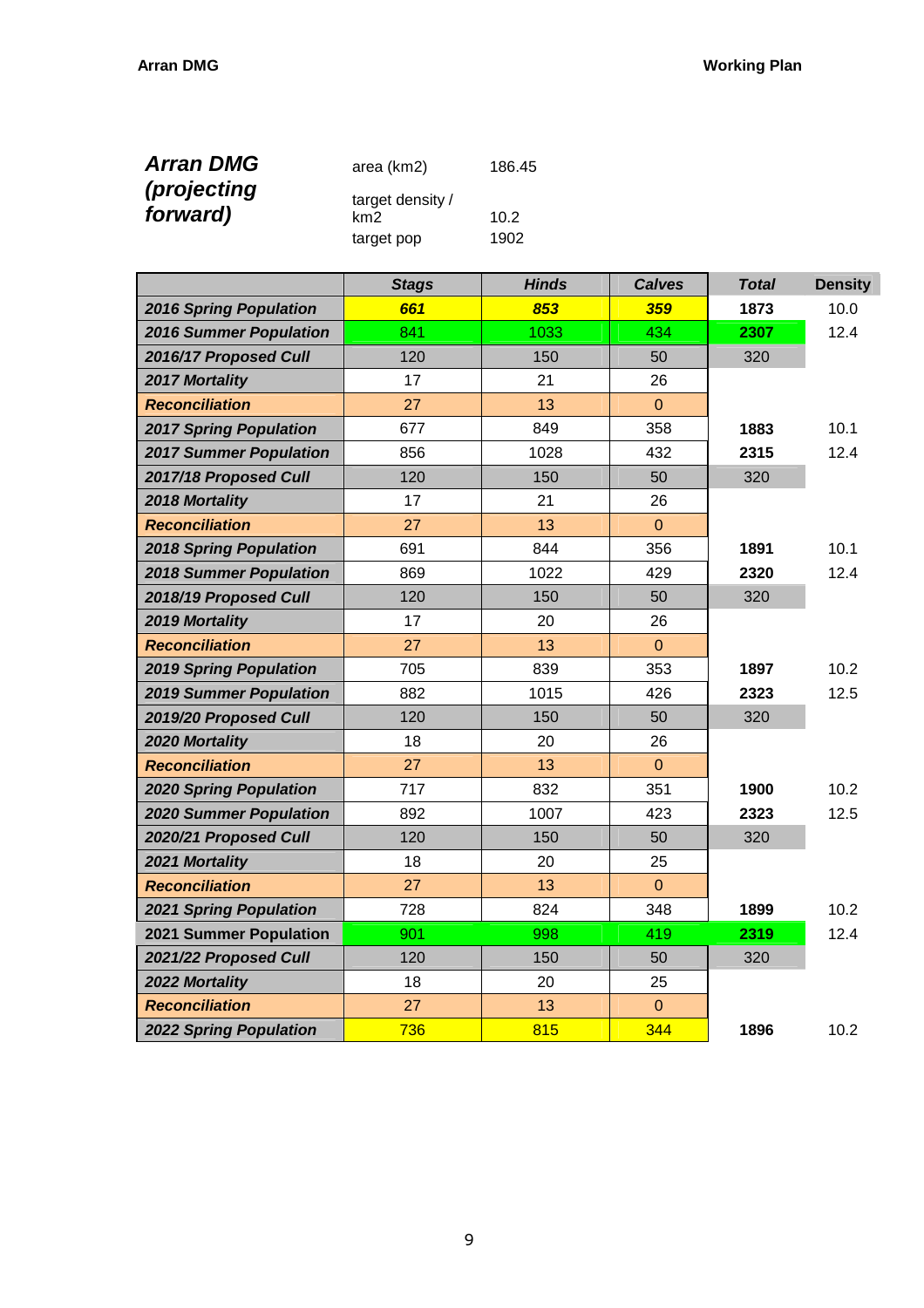| <b>Arran DMG</b>                        | area (km2) | 186.45 |
|-----------------------------------------|------------|--------|
| Suggested Cull 2022-27 target density / | km2        | 10.2   |
|                                         | target pop | 1902   |

|                               | <b>Stags</b>    | <b>Hinds</b>    | <b>Calves</b>  | <b>Total</b> | <b>Density</b> |
|-------------------------------|-----------------|-----------------|----------------|--------------|----------------|
| <b>2022 Spring Population</b> | 736             | 815             | 344            | 1895         | 10.2           |
| 2022 Summer                   | 908             | 987             | 415            | 2310         | 12.4           |
| <b>Population</b>             |                 |                 |                |              |                |
| 2022/23 Proposed Cull         | 120             | 150             | 50             | 320          |                |
| 2023 Mortality                | 18              | 20              | 25             |              |                |
| <b>Reconciliation</b>         | 27              | 13              | $\overline{0}$ |              |                |
| <b>2023 Spring Population</b> | 743             | 804             | 340            | 1887         | 10.1           |
| 2023 Summer                   | 913             | 974             | 409            | 2296         | 12.3           |
| <b>Population</b>             |                 |                 |                |              |                |
| 2023/24 Proposed Cull         | 120             | 150             | 50             | 320          |                |
| 2024 Mortality                | 18              | 19              | 25             |              |                |
| <b>Reconciliation</b>         | 27              | 13              | $\overline{0}$ |              |                |
| <b>2024 Spring Population</b> | 747             | 792             | 335            | 1874         | 10.1           |
| 2024 Summer                   | 915             | 959             | 403            | 2276         | 12.2           |
| <b>Population</b>             |                 |                 |                |              |                |
| 2024/25 Proposed Cull         | 120             | 150             | 50             | 320          |                |
| 2025 Mortality                | $\overline{18}$ | $\overline{19}$ | 24             |              |                |
| Reconciliation                | 27              | 13              | $\overline{0}$ |              |                |
| <b>2025 Spring Population</b> | 749             | 777             | 329            | 1855         | 9.9            |
| 2025 Summer                   | 914             | 941             | 395            | 2250         | 12.1           |
| <b>Population</b>             |                 |                 |                |              |                |
| 2025/26 Proposed Cull         | 120             | 150             | 50             | 320          |                |
| 2026 Mortality                | $\overline{18}$ | 19              | 24             |              |                |
| <b>Reconciliation</b>         | 27              | 13              | $\mathbf{0}$   |              |                |
| <b>2026 Spring Population</b> | 748             | 759             | 322            | 1829         | 9.8            |
| 2026 Summer                   | 909             | 920             | 386            | 2215         | 11.9           |
| <b>Population</b>             |                 |                 |                |              |                |
| 2026/27 Proposed Cull         | 120             | 150             | 50             | 320          |                |
| 2027 Mortality                | 18              | 18              | 23             |              |                |
| <b>Reconciliation</b>         | $\overline{27}$ | 13              | $\mathbf{0}$   |              |                |
| <b>2027 Spring Population</b> | 744             | 739             | 313            | 1796         | 9.6            |
| 2027 Summer                   | 901             | 895             | 376            | 2172         | 11.6           |
| <b>Population</b>             |                 |                 |                |              |                |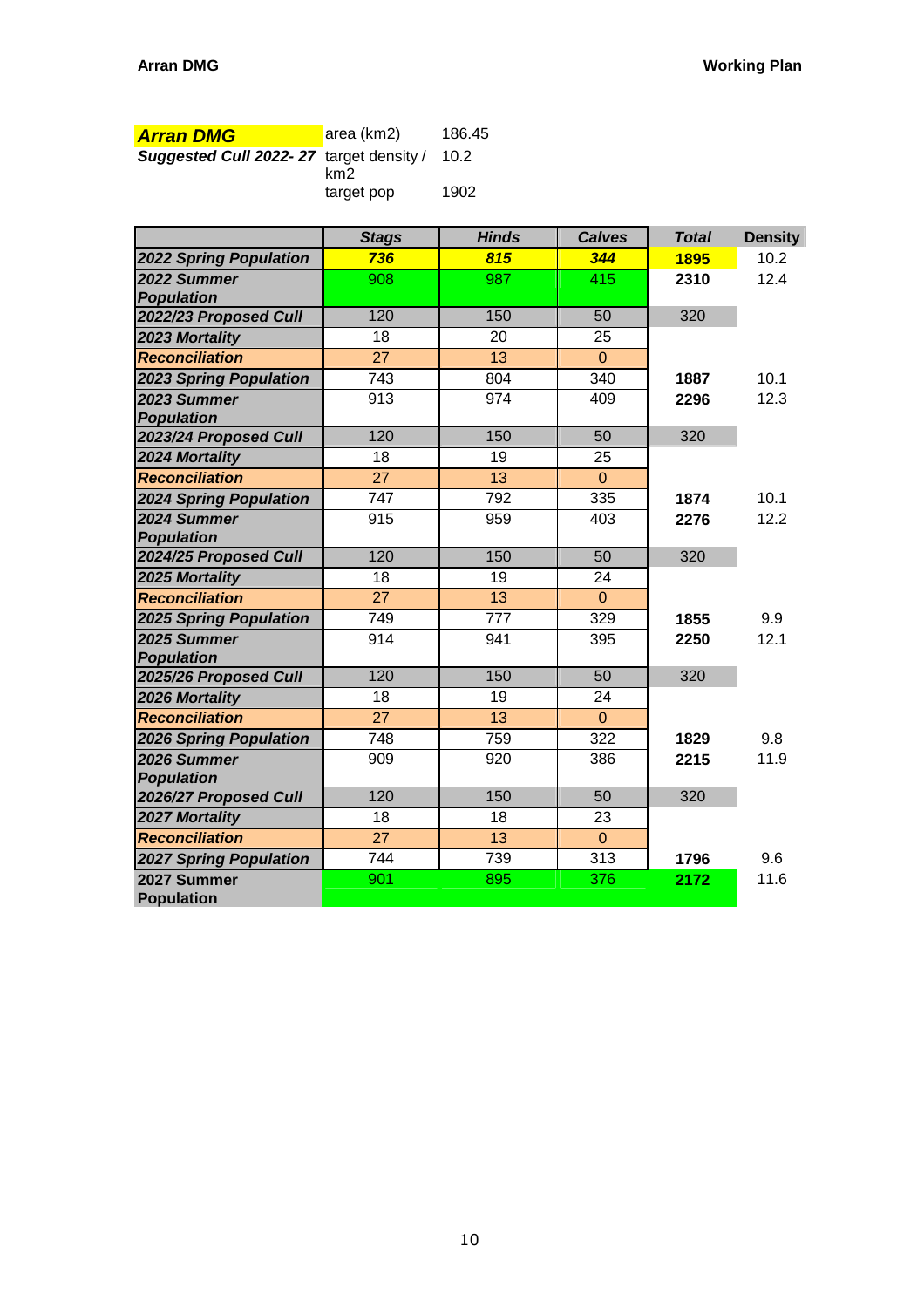# **Habitat Monitoring**

A key part of this plan will be to agree, fund and implement a comprehensive programme of habitat monitoring across the DMG, both on designated sites and in the wider countryside.

Such a programme will consist of a combination of statutory Site Condition Monitoring (SCM) by SNH, and private habitat impact assessments (HIA), a proportion of which may be carried out by contractor, or where training may be required to bring estate staff up to the necessary level of ability to do this themselves. A key part of any programme will be agency support in identifying sample plots, and storage and upkeep of information.

It is suggested that such a programme of monitoring is established by the Group in conjunction with SNH by June 2016, with sufficient information being available to allow an SRDP application to be submitted on behalf of the Group. It is suggested that between the Collaboration Fund, the Agro Environment Scheme, individual estate input and support from SNH, that it will be possible to cover the cost of development of such a habitat monitoring programme, which is expected to include provision for training as well as the potential use of contractors.

#### **Recommended Habitat Monitoring programme**

It is suggested that, in addition to the monitoring work on designated sites, that the Group monitor two habitats, blanket bog and dwarf shrub heath, to give an indication of impacts in the wider countryside.

SNH have recommended that for each habitat type, 30 sample points be developed within each property, with the same plots being monitored on an annual basis. These plots have been marked on the map 15. Arran DMG Habitat Monitoring Map.

The above suggested schedule gives 90 blanket bog points and 90 dwarf shrub heath points. On a 3 year rolling programme, with one third of plots monitored each year, this would require 60 plots to be monitored annually across the DMG.

It is suggested that 2 X people could measure 10 X plots in a day, with perhaps 3 days required to plan for and collate information across the Group when complete.

It is recommended that the Group take on an external contractor to lead on and co-ordinate the work in the first year, tutoring group members to do the work in subsequent years, but with a reduced co-ordination input required. The Group could then apply to SRDP to cover the external costs, allowing that this would be 50% of the total.

However, given the relatively modest scale of habitat monitoring required, it may be that properties choose to deliver this programme privately, especially as some habitat monitoring work already takes place on the island, notably on NTS land.

The external cost of doing this is likely to be £2-2500 in the first year, perhaps reducing to half this in a subsequent year, to maybe £750 a year once group members are proficient in